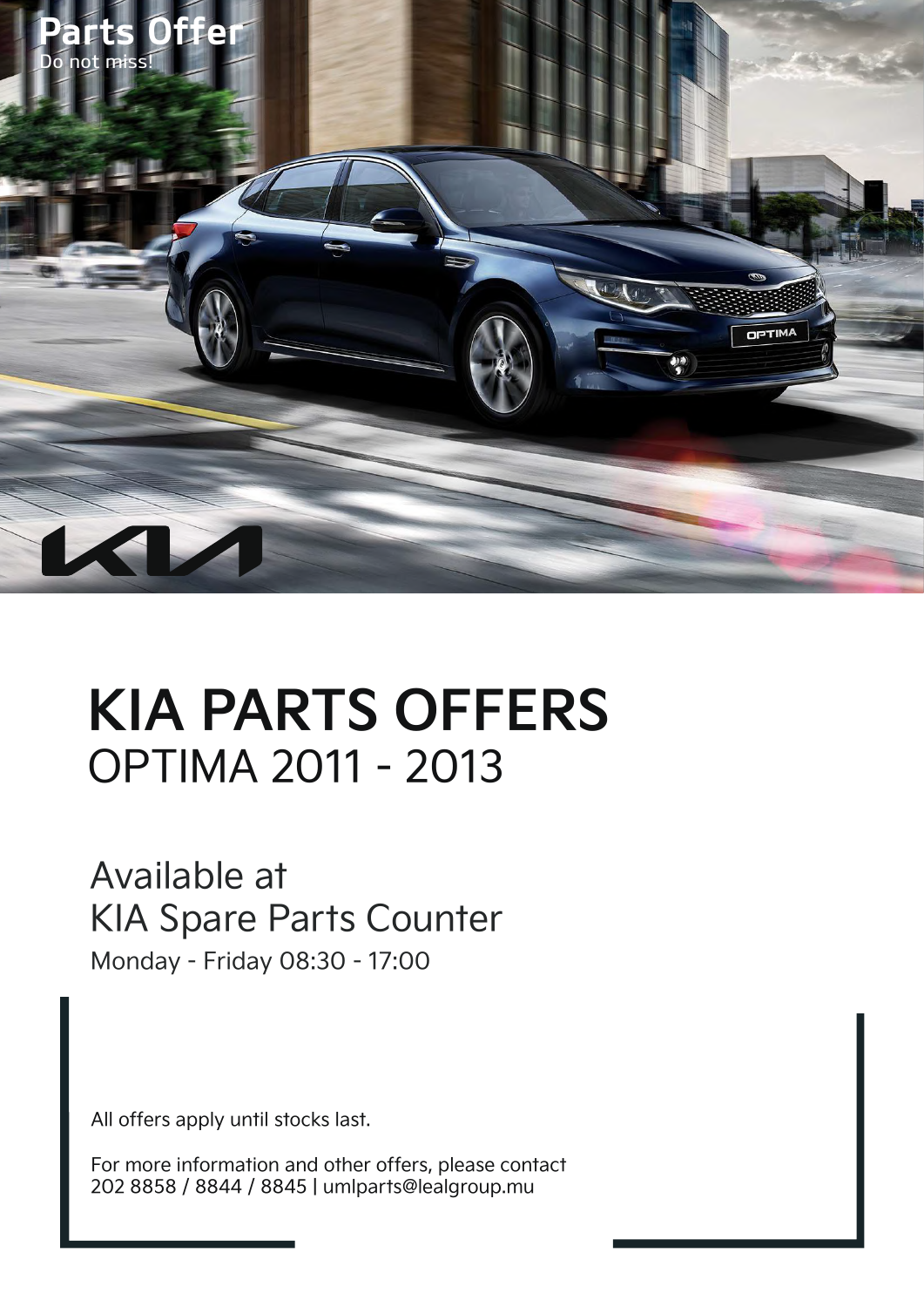| Part No.      | Part Description                  | Qty            | Normal<br>Price | Discounted<br>Price |
|---------------|-----------------------------------|----------------|-----------------|---------------------|
| OK71062863    | SCREEN-C                          | 8              | $\neq$          | 3                   |
| 1864735006    | <b>BULB (ZENON)</b>               | 1              | 14,987          | 2,997               |
| 252122G720    | <b>BELT V-RIBBED</b>              | $\overline{2}$ | 2,496           | 1,248               |
| 253353D000    | <b>INSULATOR RADIATOR MTG UPR</b> | $\overline{2}$ | $*$             | 84                  |
| 253803S200    | <b>BLOWER ASSY</b>                | 1              | 15,010          | 3,004               |
| 254302T000    | <b>TANK RESERVOIR ASSY</b>        | 1              | <del>889</del>  | 178                 |
| 286102T100    | <b>FRONT MUFFLER ASSY</b>         | 1              | 13,832          | 2,766               |
| 287853K100    | <b>HANGER SUPPORT ASSY</b>        | 1              | ⊅≵≵\$           | 246                 |
| 311153Z000    | <b>PACKING - FUEL PUMP</b>        | 2              | ₩               | 436                 |
| 373002E400    | <b>ALTERNATOR ASSY</b>            | 1              | 25,575          | 5,115               |
| 437943W350    | MTA LEVER CABLE ASSY              | 1              | 2681            | 2,840               |
| 467902T700    | ATM LEVER CABLE ASSY              | 1              | 3,565           | 701                 |
| 527103S111    | CARRIER AXLE ASSY RR LH           | 1              | क्षेत्र         | 1,828               |
| 527203S111    | CARRIER AXLE ASSY RR RH           | 1              | के रि           | 1,828               |
| 529102T320    | WHEEL ALUMINIUM ASSY              | 1              | 13,670          | 2,734               |
| 529102T620    | WHEEL ASSY ALUMINIUM              | 1              | 16,890          | 3,378               |
| 548303Q000FFF | LINK ASSY FRONT STABILIZER        | 1              | 2,003           | 1,001               |
| 551003R000    | ARM & BUSH SUSP ASSY UPR          | 1              | 2,483           | 1,242               |
| 552103R000    | ARM COMPLETE RR LWR LH            | 1              | 14,875          | 2,975               |
| 552103S000    | ARM COMPLETE RR LWR LH            | 1              | 8,073           | 1,615               |
| 552203S000    | ARM COMPLETE LWR RR RH            | 1              | 8,072           | 1,614               |
| 552702T000    | <b>TRAILING ARM ASSY RR LH</b>    | 1              | 4,867           | 2,404               |
| 552802T000    | <b>TRAILING ARM ASSY RR RH</b>    | 1              | 1,039           | 808                 |
| 552802T100    | ARM TRAILING ASSY RR RH           | 1              | 2,749           | 544                 |
| 553303R011    | <b>BRACKET SHOCK ABSORBER MTG</b> | $\overline{2}$ | 2706            | 421                 |
| 555133S000    | <b>BUSH STABILIZER RR</b>         | 5              | <del>চ7€</del>  | 135                 |
| 563102T160    | <b>COLUMN ASSY UPR</b>            | 1              | े अर्थ          | 7,939               |
| 571002T100    | PUMP POWER STEERING OIL ASSY      | 1              | 12,297          | 2,459               |
| 577403K000    | <b>BELLOWS STEERING GEAR BOX</b>  | 1              | <del>≱য়</del>  | 165                 |
| 581102T250    | CALIPER BRAKE ASSY FR LH          | 1              | 17,635          | 2,327               |
| 581302T250    | CALIPER BRAKE ASSY FR RH          | 1              | 17,635          | 2,327               |
| 585102T400    | CYLINDER BRAKE MASTER ASSY        | 1              | 7099            | 1,420               |
| 587322T600    | <b>HOSE BRAKE FR RH</b>           | 1              | ₩               | 302                 |
| 587373R000    | <b>HOSE BRAKE RR LH</b>           | 1              | स्रिट           | 205                 |

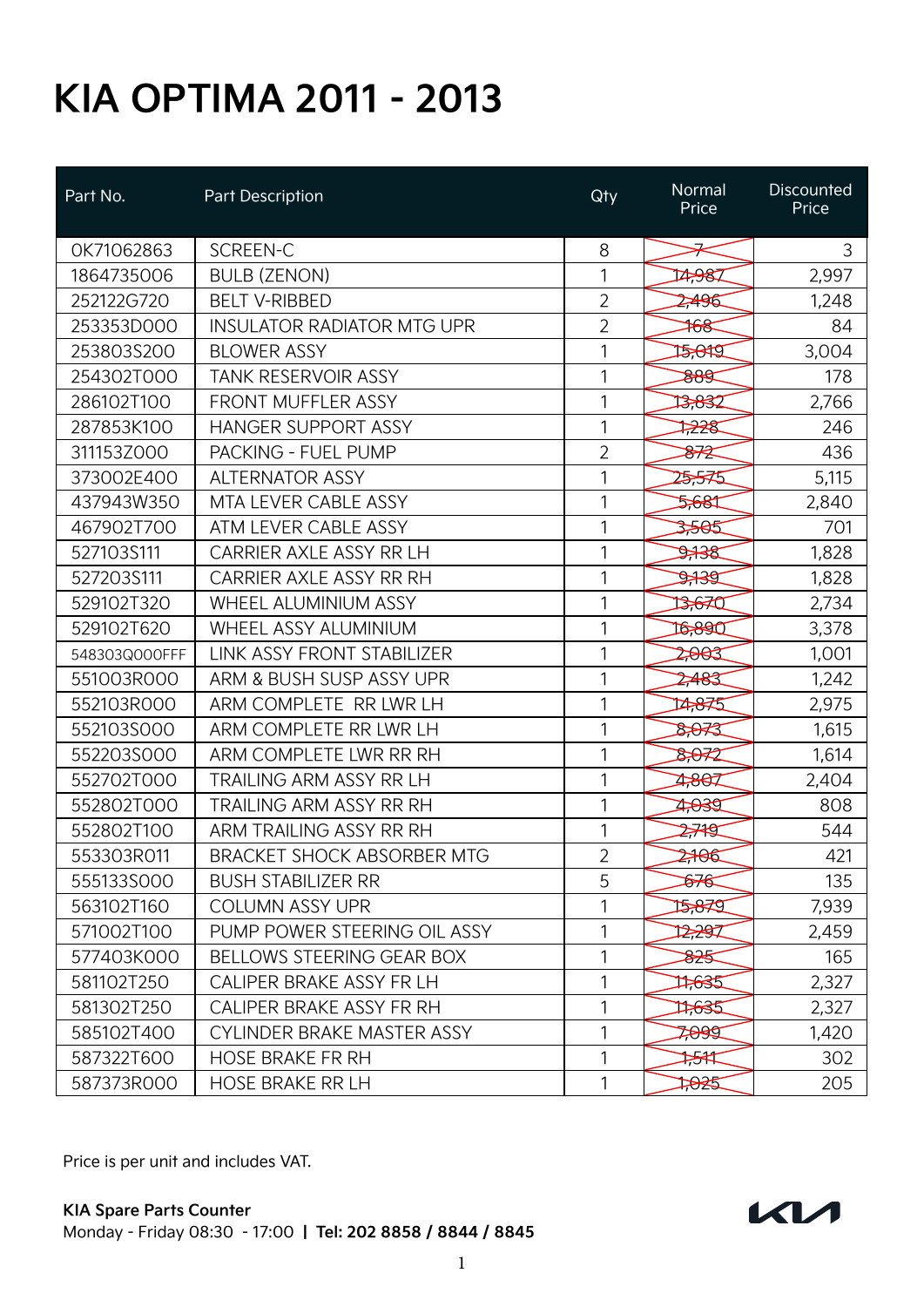| Part No.      | Part Description                | Qty            | Normal<br>Price | Discounted<br>Price |
|---------------|---------------------------------|----------------|-----------------|---------------------|
| 587383R000    | <b>HOSE WHEEL RR RH</b>         | 1              | 7022            | 204                 |
| 599302T000    | SENSOR WHEEL ASSY ABS RR RH     | 1              | 2,365           | 1,061               |
| 641012T900    | CARRIER END MODULE ASSY FRT     | 1              | ⊅क्ष            | 3,006               |
| 691312T000    | PANEL COMPL-COMB LAMP HSG LH    | 1              | 3,036           | 1,518               |
| 692002T060    | PANEL TRUNK LID ASSY            | 1              | 25,634          | 12,817              |
| 715032TC00    | PANEL QUARTER OUTER ASSY LH     | 1              | 24,863          | 12,432              |
| 792102T000    | HINGE TRUNK LID ASSY LH         | 1              | 7242            | 248                 |
| 792102T500    | <b>TRUNK HINGE ASSY</b>         | 1              | 7242            | 248                 |
| 792202T000    | HINGE TRUNK LID ASSY RH         | 1              | 7242            | 248                 |
| 792202T500    | <b>TRUNK HINGE ASSY</b>         | 1              | ≵¥2ੋ            | 248                 |
| 793902T000    | FRONT DOOR CHECKER ASSY RH      | 1              | 1462            | 280                 |
| 811302T900    | <b>HOOD LATCH ASSY</b>          | 1              | 7894            | 279                 |
| 814102T000    | LATCH & ACTUATOR ASSY RR DR LH  | 1              | 7,136           | 1,427               |
| 814202T000    | LATCH + ACTUATOR RR DR RH ASSY  | 1              | ≯∻∜इ            | 1,504               |
| 821402T000    | W/STRIP ASSY FR DR SIDE RH      | 1              | 2792            | 558                 |
| 821602T000    | W/STRIP DR OPNG UPR RH          | 1              | <del>90</del> ⊄ | 181                 |
| 822412T000    | W/STRIP FR DR BELT I/S RH       | 1              | 882             | 136                 |
| 824112T010    | <b>GLASS WINDOW DOOR FRT LH</b> | 1              | 10,695          | 2,139               |
| 824212T010    | <b>GLASS DOOR WINDOW FRT RH</b> | 1              | 10,695          | 2,139               |
| 824502T010    | MOTOR WINDOW ASSY FRT LH        | 1              | ⊅क्री           | 906                 |
| 824602T000    | MOTOR WINDOW ASSY FRT RH        | 1              | ⊅क्री           | 906                 |
| 824602T010    | FRONT POWER WDW MOTOR ASSY      | 1              | 8,293           | 1,659               |
| 824712T020    | MECHANISM MODULE WIND GLASS FR  | 1              | 3,867           | 773                 |
| 824812T000    | MECHANISM MODULE WIND GLASS FR  | 1              | 3,965           | 793                 |
| 826512T020    | HANDLE ASSY DR O/S              | 1              | \$223           | 3,111               |
| 826522T000    | COVER FR DR O/S HDL             | 1              | <del>≫</del>    | 50                  |
| 826542T000    | PAD O/S HANDLE DR               | $\overline{2}$ | ╬               | 3                   |
| 826552T000    | BASE O/S HANDLE ASSY FR DR LH   | 1              | <del>789</del>  | 158                 |
| 827322T000CA2 | PULL HANDLE COVER DR            | 10             | <del>ૐદ</del>   | 18                  |
| 831402T000    | W/STRIP ASSY RR DR SIDE RH      | 1              | 3,468           | 694                 |
| 831602T001    | W/STRIP ASSY RR DR UPR RH       | 1              | 786             | 237                 |
| 833972H000    | <b>SCREEN C</b>                 | 5              | 安               | 1                   |
| 834112T010    | <b>GLASS WINDOW DOOR RR LH</b>  | 1              | 7662            | 1,520               |
| 834172T010    | <b>GLASS DOOR FIXED RR LH</b>   | 1              | 7567            | 301                 |

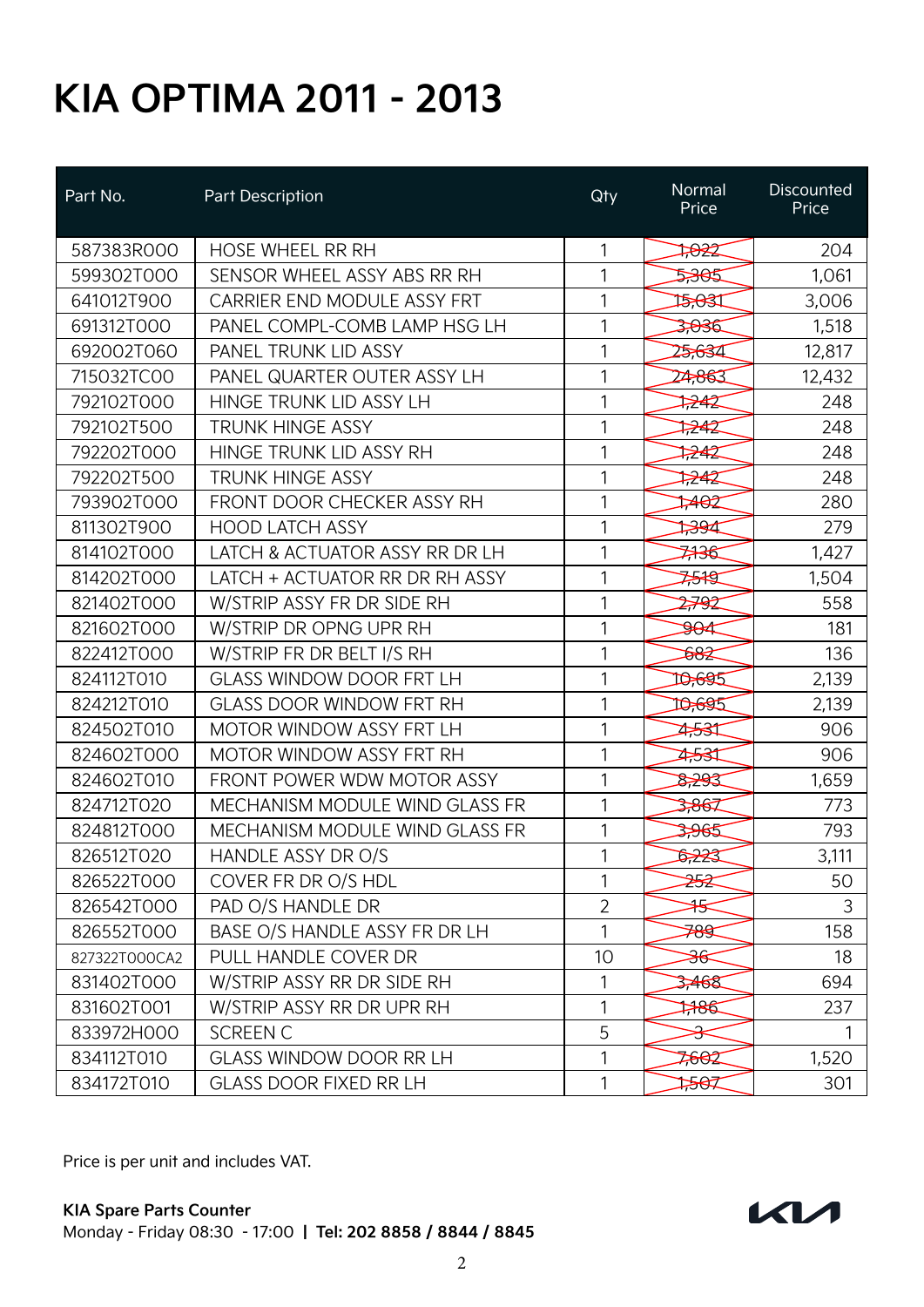| Part No.       | Part Description                   | Qty            | Normal<br>Price  | Discounted<br>Price |
|----------------|------------------------------------|----------------|------------------|---------------------|
| 836552T000     | BASE ASSY RR DR O/S HDL LH         | 1              | <b>SAC</b>       | 168                 |
| 836652T000     | BASE ASSY RR DR O/S HDL RH         | 1              | 838              | 168                 |
| 838502T000     | MOULDING FRAME ASSY RR DR LH       | 1              | 2,072            | 414                 |
| 841262T000     | <b>INSULATOR FENDER RH</b>         | 1              | ⋙                | 145                 |
| 852012T13187QK | SUNVISOR ASSY LH                   | 6              | 2,363            | 1,651               |
| 852022T20187QK | <b>SUNVISOR ASSY RH</b>            | 6              | क्टेन्ट          | 1,640               |
| 863202T000     | KIA SUB LOGO ASSY                  | 1              | 1,688            | 844                 |
| 863562T001     | <b>GARNISH RAD GRILLE ASSY UPR</b> | 1              | स्रिस्ट          | 213                 |
| 863602T500     | <b>RAD GARNISH ASSY</b>            | 1              | 845              | 129                 |
| 865152T000     | <b>BUMPER SIDE MTG FRT LH</b>      | $\overline{2}$ | ₩                | 35                  |
| 865512T520     | COVER BUMPER FOG LAMP FR LH        | 1              | स्टेस्ट          | 251                 |
| 865522T500     | COVER BUMPER FOG LAMP FR RH        | $\overline{2}$ | स्टेस्ट          | 251                 |
| 865642T500     | <b>MOULDING FRONT RH</b>           | 1              | 1,185            | 237                 |
| 865752T500     | <b>BUMPER REINF FR</b>             | 1              | ₩                | 175                 |
| 865822T500     | FR BUMPER BRACKET                  | 1              | <del>ૐ</del>     | 71                  |
| 865882T000     | <b>FRONT HOOK- CAP</b>             | 4              | <del>≵7€</del>   | 138                 |
| 865882T500     | <b>FRONT HOOK CAP</b>              | 5              | <del>27€</del>   | 55                  |
| 866132T501     | BUMPER SIDE BRACKET ASSY RR LH     | 1              | केन्द            | 131                 |
| 866142T501     | <b>BRACKET ASSY RR</b>             | 1              | <del>856</del>   | 131                 |
| 866312T500     | <b>BUMPER RAIL RR</b>              | $\overline{2}$ | 2,982            | 4,991               |
| 866332T500     | <b>BEAM BRACKET RR</b>             | 1              | ₩                | 41                  |
| 866342T500     | <b>BEAM BRACKET RR</b>             | $\overline{2}$ | <del>380</del>   | 76                  |
| 866352T500     | <b>BRACKET RR RAIL LWR MTG</b>     | $\overline{2}$ | ≱ఈ               | 130                 |
| 866422T500     | <b>BUMPER STAY RR</b>              | 1              | ₩                | 235                 |
| 868212T300     | <b>GURAD ASSY WHEEL RR LH</b>      | 1              | 1738             | 948                 |
| 868222T200     | <b>GUARD WHEEL ASSY RR RH</b>      | 1              | 2738             | 948                 |
| 873702T700     | <b>MOULDING ASSY BACK PANEL</b>    | 1              | <del>732</del> 8 | 3,664               |
| 876142T000     | <b>LAMP MIRROR ASSY LH</b>         | 1              | 2,024            | 1,012               |
| 876242T000     | <b>LAMP MIRROR ASSY RH</b>         | 1              | 2,024            | 1,012               |
| 877512T000     | MOULDING SIDE SILL ASSY LH         | 1              | 5,923            | 1,385               |
| 878502T000     | MOULDING CTR PILLAR ASSY LH        | 1              | 2,639            | 528                 |
| 878602T000     | MOULDING PILLAR ASSY CTR RH        | $\overline{2}$ | 2,535            | 507                 |
| 918902T040     | <b>WIRING ASSY B.W.S</b>           | 1              | 5,383            | 3,192               |
| 922022T530     | LAMP FOG ASSY FRT RH               | $\overline{2}$ | 5,693            | 1,339               |